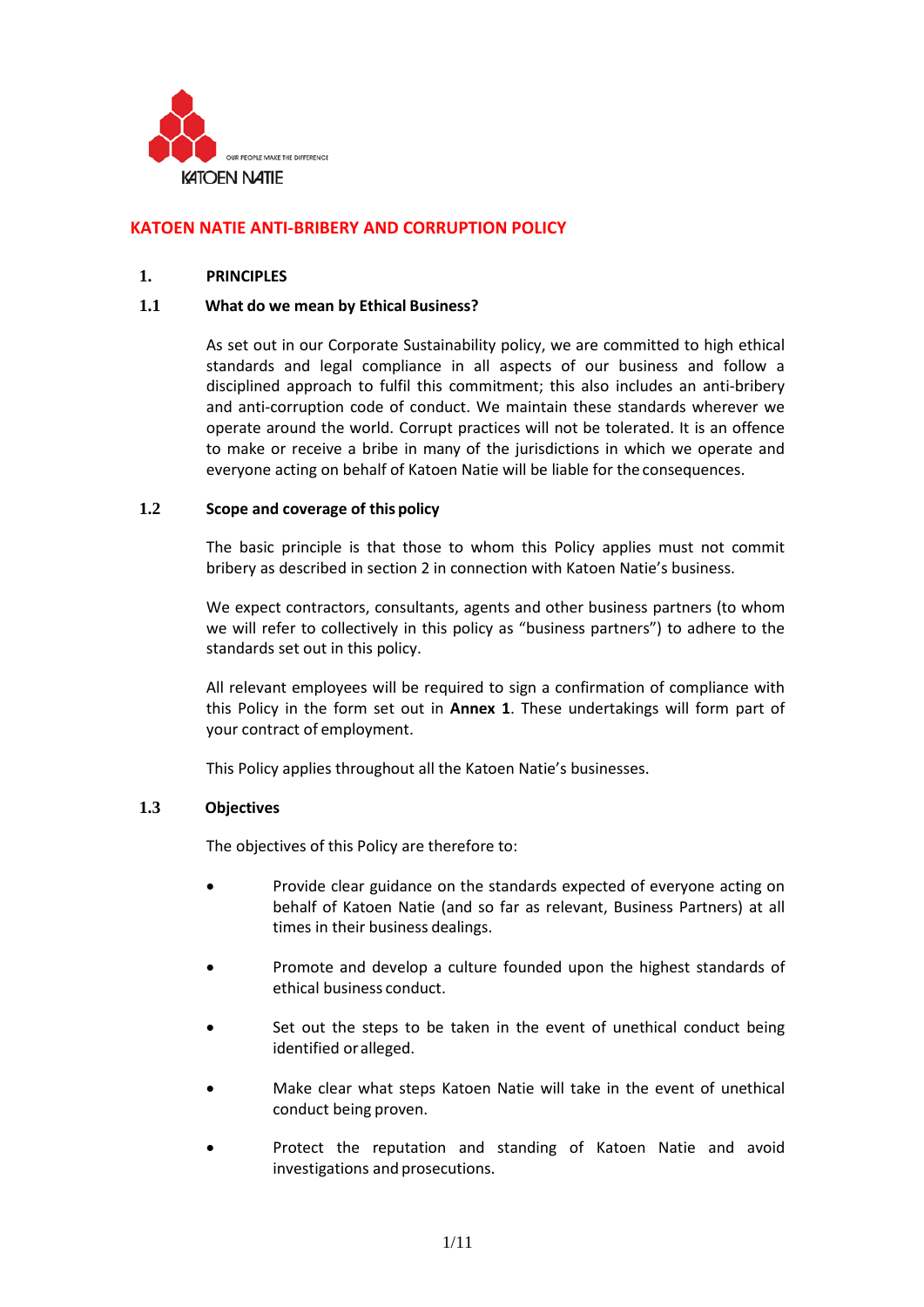

# **1.4 Training**

Training will be provided to those identified as having roles which mean that they are at higher risk of infringing the rules outlined in the Policy. However, if you are not invited for training but wish to participate in it, you should contact the Group Chief Risk Officer ('CRO'), Carl Leeman, on +32 3 570 61 92 (office) or + 32 475 44 15 31 (mobile) or [Carl.Leeman@Katoennatie.com.](mailto:Carl.Leeman@Katoennatie.com)

# **1.5 Compliance Officer**

The Compliance Officer is the Group Chief Risk Officer ('**CRO**') Carl Leeman, who may be contacted on Carl.Leeman@Katoennatie.com/+32 3 570 61 92 (office) or + 32 475 44 15 31 (mobile)**. In relation to any concern relating to competition law compliance, you must telephone him/her and you must not put anything in an email or otherwise in writing.** Concerns which do not relate to competition law may be raised with him/her either by email to Carl Leeman or by telephone. If you contact the CRO by email or other written communication you must clearly label the email or document as "**A Request for Legal Advice**".

# **2. BRIBERY AND CORRUPTION**

# **2.1 Bribery**

Bribery is illegal and a criminal offence in many of the jurisdictions in which we operate. Bribery means either giving promising or receiving a financial benefit or non-financial benefit in order to encourage improper behaviour or decisions to be made, either by a public official or by a private business or person. Some important points to note:

- The benefit does not actually need to be given or received: the promise or offer of it can be enough for an offence to be committed.
- The benefit need not necessarily be received by or promised to the person who actsimproperly.
- In many countries, bribing a private party is just as illegal as bribing a public official. This policy prohibits bribes to both public and private parties.

### **2.2 Facilitation Payments**

Katoen Natie does not permit facilitation payments. These are payments made to speed up or secure action by a government official such as processing visas or scheduling inspections. Any request for payment of a facilitation payment must be rejected and reported to the CRO as soon as possible after the request is made.

### **2.3 Penalties**

If a bribery offence is committed, heavy prison sentences and fines for individuals may result.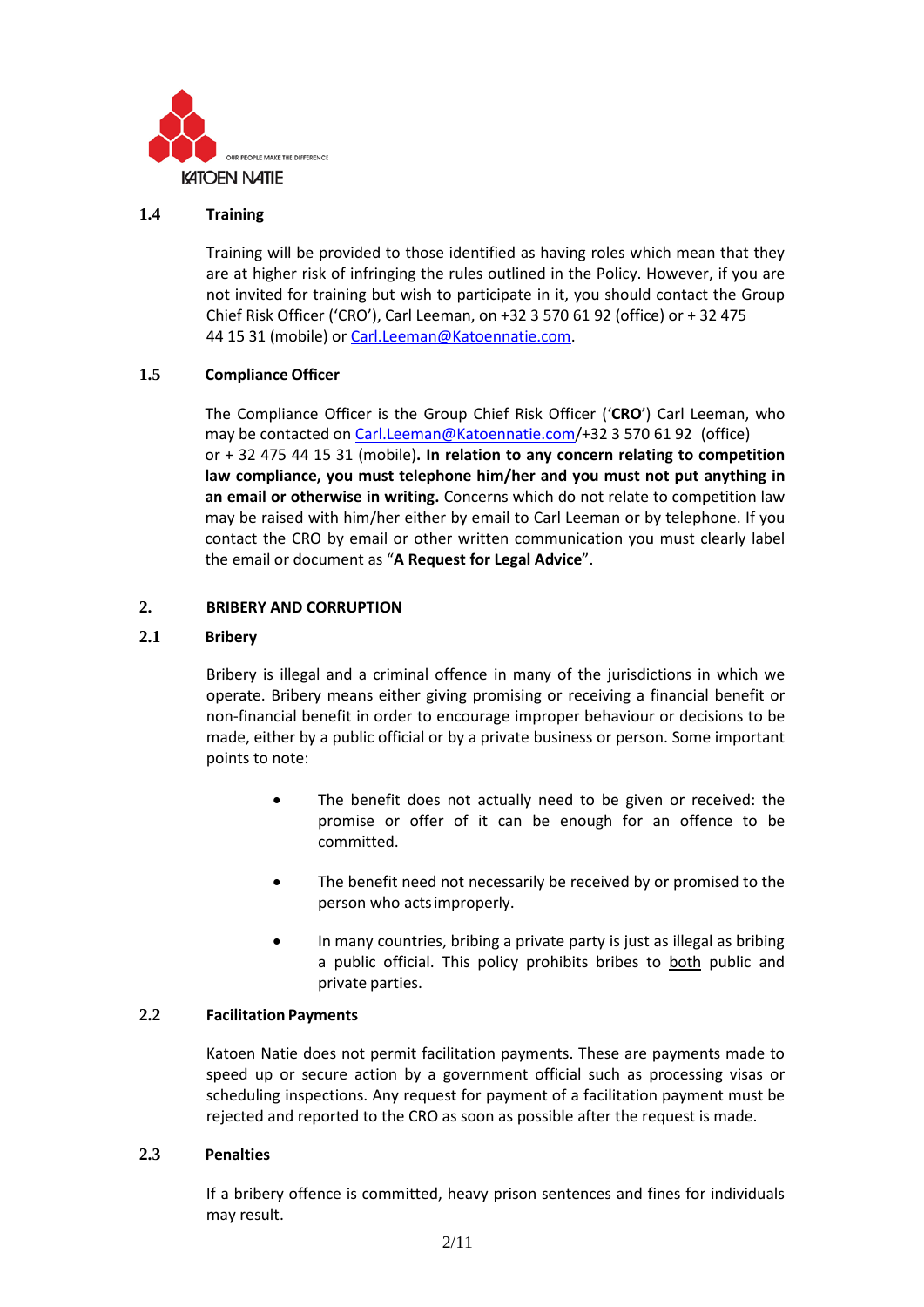

The payment or receipt of a bribe (either directly or indirectly for example via an intermediary) or other breaches of anti-bribery laws, will constitute grounds for summary dismissal or disciplinary action in accordance with our disciplinary procedures and may result in termination in accordance with your terms of engagement.

# **2.4 Procedures for reporting concerns**

If you are aware of any payment, benefit or advantage which has been given, received, offered or demanded and you are concerned that it may be regarded as being a bribe, you should report your concerns to the CRO. If you are uncertain as to whether a payment, benefit or other advantage could be regarded as being a bribe, you must consult the CRO before paying, agreeing to pay, receiving, or agreeing to receive it. In particular, if you see one or more of the 'red flags' highlighted in **Annex 3** you must consult the CRO before proceeding. **Annex 4**  contains a summary of basic dos and don'ts.

If you are aware of any payment, benefit or advantage, which has been given, received, offered or demanded and you are concerned that it may be regarded as being a bribe, you should report your concerns to the CRO. If you contact the CRO by email or other written communication you must clearly label the email or document as "**A Request For Legal Advice**".

### **2.5 Due Diligence on Business Partners who act on our behalf(Agents)**

Employees must actively take steps to ensure that any business partners **who act on our behalf and** with whom we contract, has anti-bribery policies and procedures in place equivalent to our own. You must choose suppliers, consultants, business partners and other third parties based on appropriate criteria such as

- qualifications,
- credit worthiness,
- competitive price and
- reputation.

Before you engage any of the parties stated above, you must carry out all necessary due diligence, especially with regard to so-called 'high risk relationships'. If you need further details or if you are in doubt as to the extent of due diligence required, contact the CRO.

Action will also be taken to terminate any contractual arrangement with Business Partners where the Business Partner's conduct/performance does not meet the standards required by our Policy.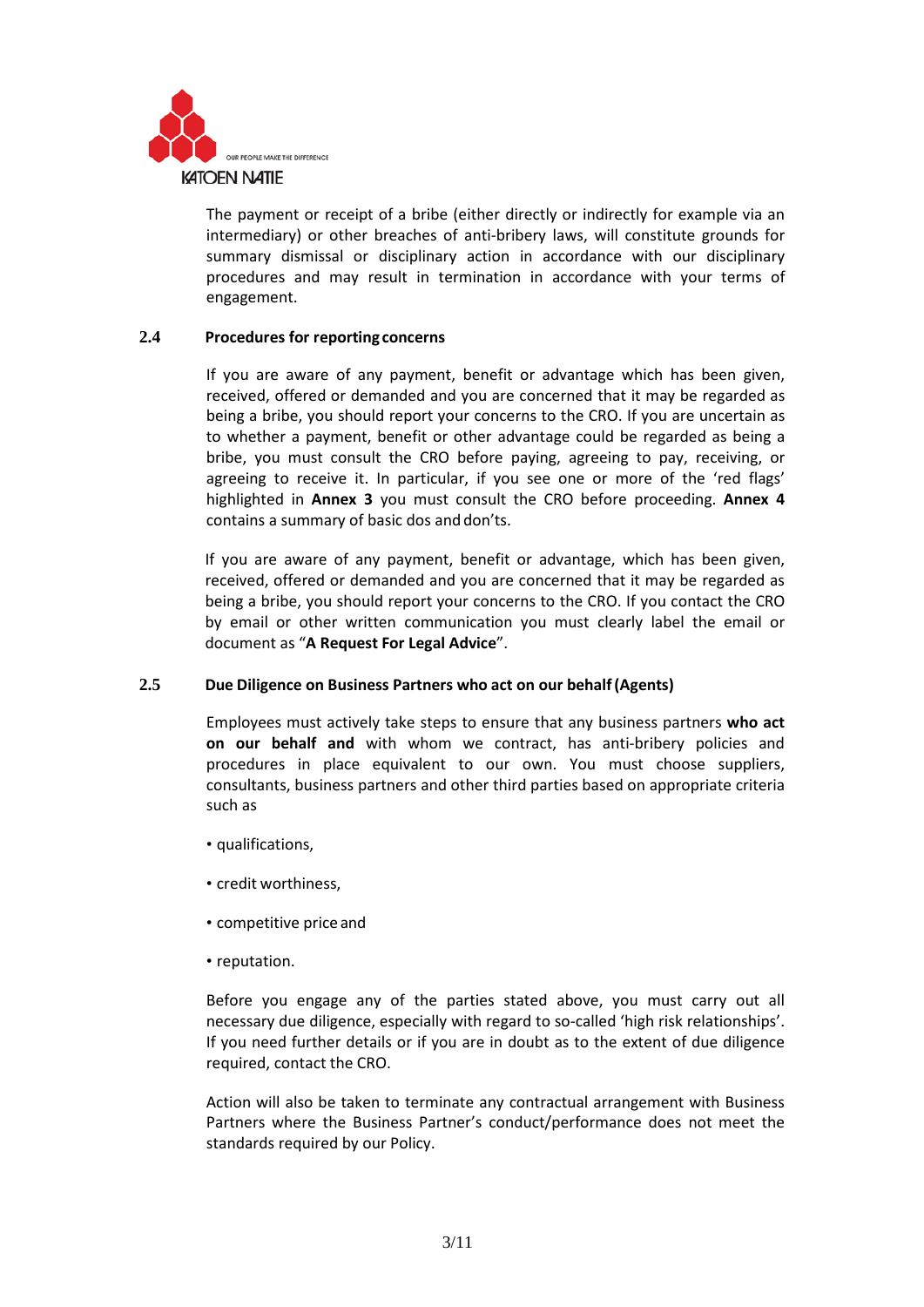

# **2.6 Gifts and Hospitality**

# **2.6.1 Giving/Offering Hospitality orGifts**

It is an offence to **give or offer** hospitality or gifts as an inducement or reward for improper performance. This does not mean that we cannot provide gifts or hospitality to our customers or suppliers but rather that the expenditure must always be **reasonable and proportionate**.

Hospitality with a value of less than **€150** may be offered or given and need not be notified. Hospitality or gifts above the value of €150 need pre- approval and must always relate to our business.

Gifts with a value of less than **€100** may be offered or given and need not be notified. Hospitality or gifts above the value of €100 need preapproval and must always relate to our business.

### **2.6.2 Receiving hospitality or gifts**

It is also an offence to **receive or request** hospitality or gifts where the reasonable expectation is that you may be influenced to act improperly as a result. Our Rules in **Annex 2** give guidance for employees on receiving hospitality or gifts.

### **(a) Hospitality**

The nature of the hospitality received needs to be reasonable and proportionate. Any employee who wishes to accept an invitation for entertainment (e.g. dinner, cinema, football) **from** a supplier, contractor, customer or other third party should contact his supervisor for pre-approval.

It will not be acceptable to accept hospitality where it is obviously lavish and extraordinary, where you will personally benefit from the hospitality or where you have reason to suspect that the person offering the hospitality intends you to be influenced to act improperly.

The following invitations for entertainment are **not** acceptable:

• Entertaining which involves the payment of travel costs or overnight accommodation.

### **(b) Gifts**

It will not be acceptable to accept gifts where the person offering the gift intends the employee to be influenced to act improperly irrespective of the value of the gift.

It is acceptable to accept gifts if these are for a reasonable amount, and always to be directly divided internally within the team. By way of exception, small items such as diaries, calendars and single bottles of wine with a value of less than **50€** may be accepted and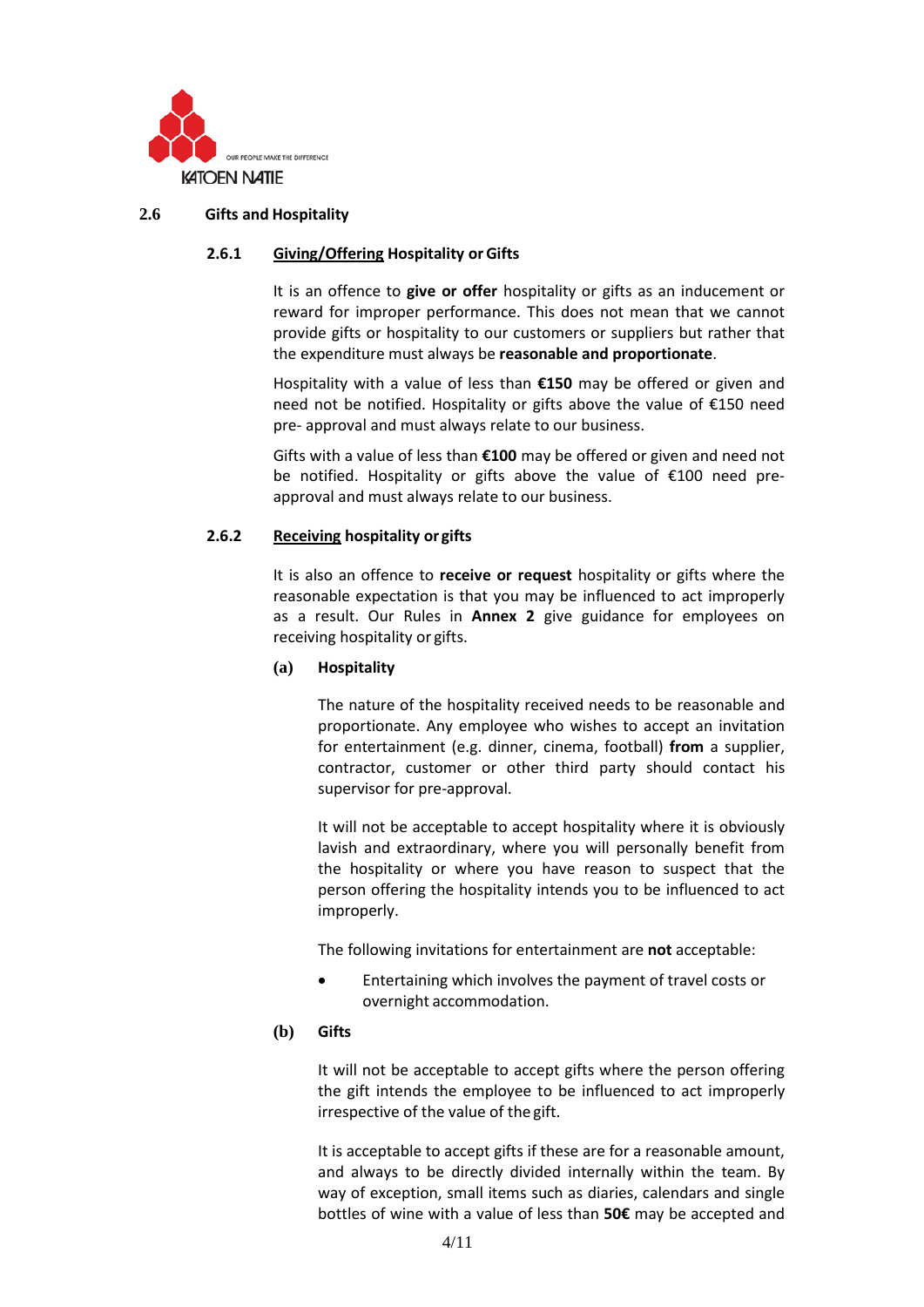

need not be notified.

Cash or gift vouchers are not acceptable.

# **(c) Purchases**

Where a customer of Katoen Natie allows all staff to benefit from beneficial purchase arrangements such as access to 'sale' items before the general public, this is permitted as long as the offer is to Katoen Natie staff generally and is reasonable and proportionate.

2.6.3 **Meetings with suppliers** : must always take place at a KTN location, unless there is a valid reason to visit the supplier's location (e.g. to view product offering at the supplier's location, product tests, etc.). The consent of the direct supervisor is required for meetings taking place at the supplier'slocation.

2.6.4 **Relationship between decentralized purchasing and/or ordering agents and suppliers** belonging to the portfolio of the purchasing department: Meetings between suppliers and decentralized purchasing/ordering agents are only allowed if they are held for the purposes of operational follow-up of the partnership. Meetings involving an alternative supplier or a presentation of new products by an existing supplier must always be discussed beforehand with the central purchasing department. It will then be decided on a case-by-case basis who will attend these meetings.

### **2.7 Charitable donations**

Any charitable contributions on behalf of Katoen Natie in excess of **€150** (or local equivalent) must be done by the CEO.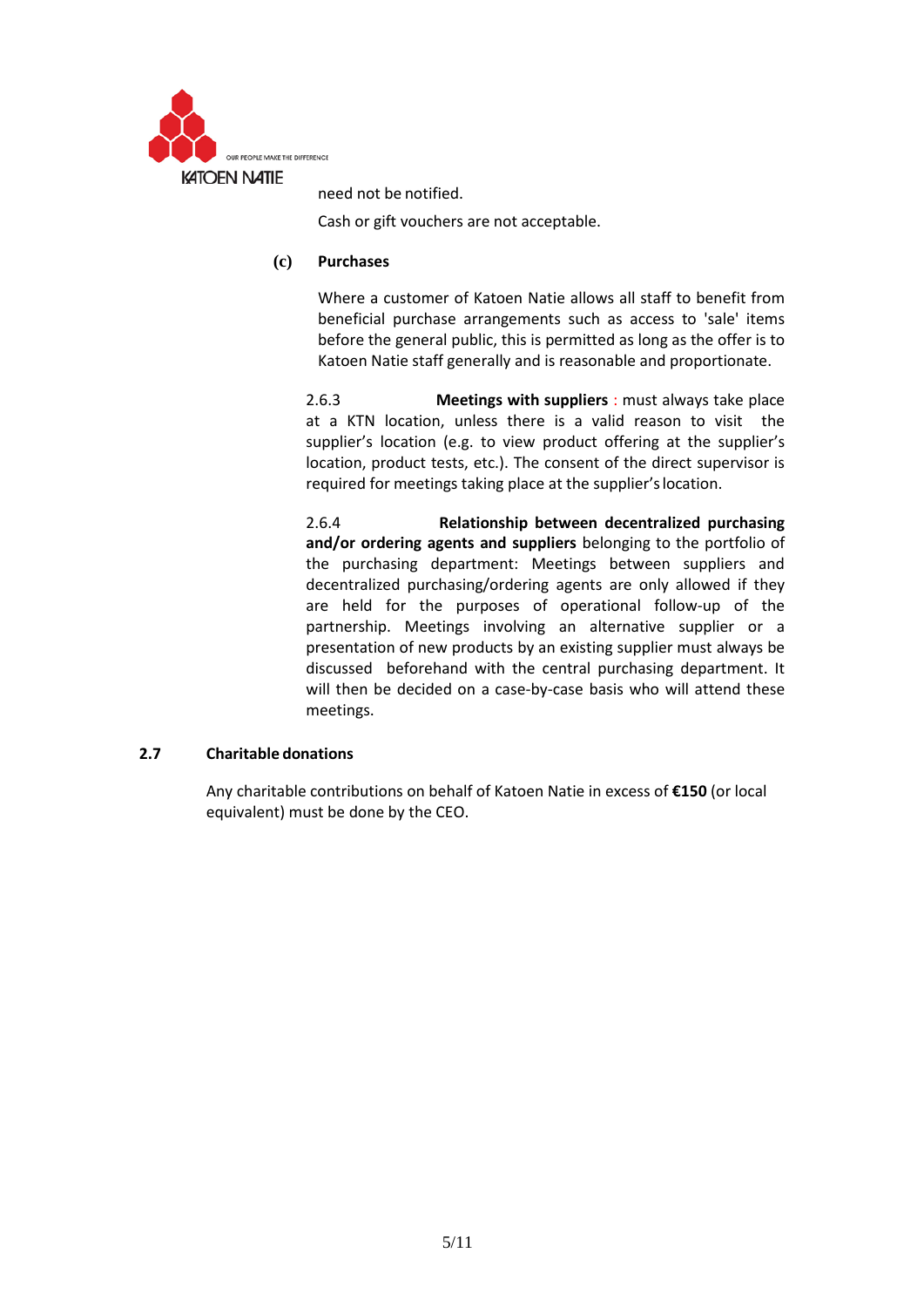### **ANTI-BRIBERY SIGN OFF**

I acknowledge and undertake that:

- I have understood Katoen Natie's anti-bribery and corruption law and will comply in every respect with the law and Katoen Natie's related policies and procedures (the "**Policy**").
- I confirm that, to the best of my knowledge and belief, I am not aware of any conduct (whether or not involving me personally) which may have infringed antibribery and corruption law or the Policy and that if I become aware of such conduct I will report my concerns to theCRO.
- I authorise Katoen Natie to monitor and review information or documents created or received by me in line with local rules and regulations (whether electronic or in any other form, including e-mails) to verify compliance with anti-bribery and corruption law.
- I shall co-operate fully with any requests for information, documents (whether in electronic or any other form, including e-mails) or assistance arising out of Katoen Natie's and/or any regulator or police inquiries concerning Katoen Natie's compliance with anti-bribery and corruptionlaw.
- I authorise Katoen Natie to use, as reasonably required, any such information or documents in connection with any regulatory or police inquiry or related matter.
- I shall take all reasonable steps to ensure that all members of staff for whom I am responsible:
	- comply with anti-bribery and corruption law; and
	- co-operate fully with any requests for information, documents, or assistance as outlined above.

Name:

Signed:

Job title:

Employed by (Katoen Natie company name):

Location of employment:

Date: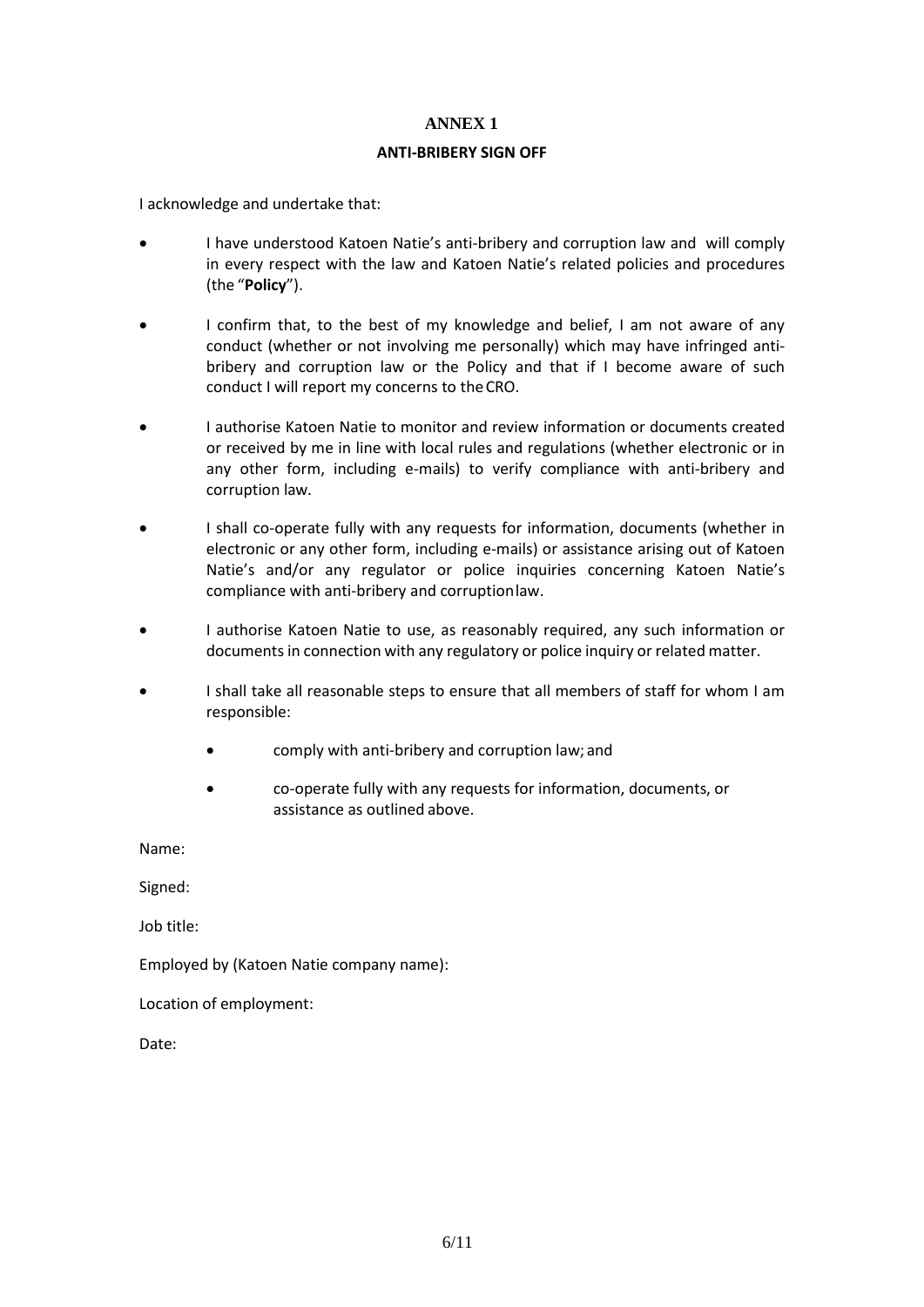#### **Receipt of Hospitality and Gifts**

#### **Scope:**

#### **Code of conduct applies to all employees who come into contact with suppliers of Katoen Natie**

- 1. During working hours
	- Invitation to lunch =OK

Obligation to notify direct supervisor = yes

• Event organized by the supplier = to be discussedbeforehand.

Direct supervisor decides whether it is allowed. Decision is taken on the basis of the supplier's intention. No permission can be given if the event is merely intended to develop a personal customer-supplier relationship with no immediate added value for Katoen Natie.

#### 2. Outside working hours

• Invitation to dinner =OK

Obligation to notify direct supervisor in advance = yes

• Event (football, cinema, etc.) = to be discussed beforehand.

Direct supervisor decides whether it is allowed. Decision is taken on the basis of the supplier's intention. No permission can be given if the event is merely intended to develop a personal customer-supplier relationship with no immediate added value for Katoen Natie.

**Business gifts** = OK if for a reasonable amount, and always to be directly divided internally within the team. Cash or gift vouchers = not OK

Not to be accepted.

To be reported immediately.

**Trips** and invitations for overnight stays = not OK

Not to be accepted.

To be reported immediately.

**Meetings with suppliers** must always take place at a KTN location, unless there is a valid reason to visit the supplier's location (e.g. to view product offering at the supplier's location, product tests, etc.). The consent of the direct supervisor is required for meetings taking place at the supplier'slocation.

**Relationship between decentralized purchasing and/or ordering agents and suppliers** in Europe belonging to the portfolio of a central purchasing department: Meetings between suppliers and decentralized purchasing/ordering agents are only allowed if they are held for the purposes of operational follow-up of the partnership. Meetings involving an alternative supplier or a presentation of new products by an existing supplier must always be discussed beforehand with the central purchasing department. It will then be decided on a case-bycase basis who will attend thesemeetings.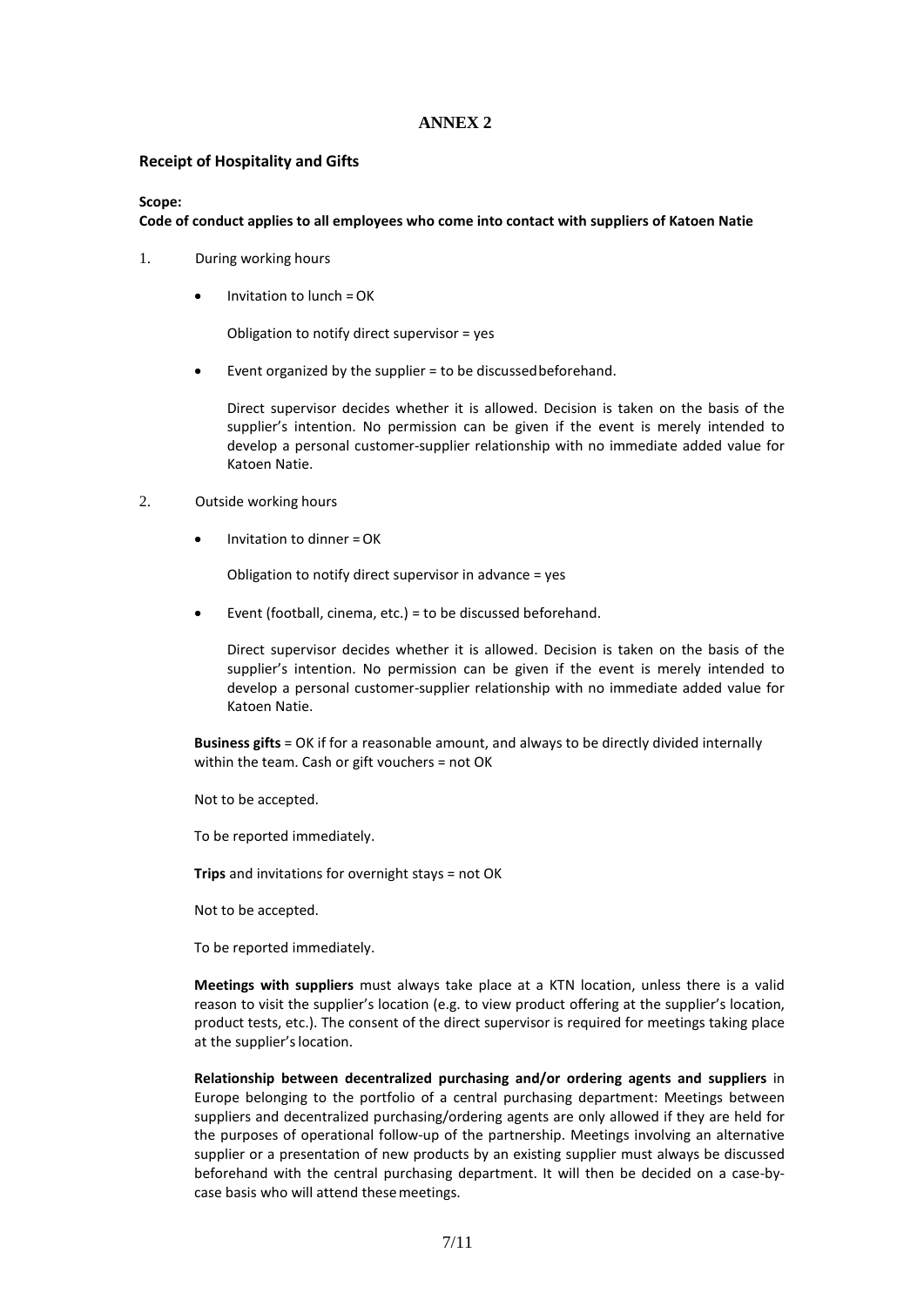# **Prevention: Red Flags**

You should be on the look out for 'red flags' such as those listed below. If you have any concerns because one or more of these is present, you must report this to the CRO.

> A history of corruption in any overseas country concerned. Transparency International publishes an index of corruption which aims to help companies to assess and the corruption of the corruption of the contract of the contract of the contract of the contract of the contract of the contract of the contract of the contract of the contract of the contract of the contract of [http://www.transparency.org/policy\\_research/surveys\\_indices/cpi/2010/results](http://www.transparency.org/policy_research/surveys_indices/cpi/2010/results)



 Unusual payment patterns or financial arrangements – any alteration of the normal payment system should be explained and justified.



Unusually high commission;



Lack of transparency in transactions, expenses and accounting records;



 Where a prospective agent refuses to provide information or is offended by a request for information, or is unwilling to meet the requirements ofKatoen Natie;



Unusually generous hospitality received from another person;



 Employees reluctant to take holiday (in case wrongdoing should come to light in their absence).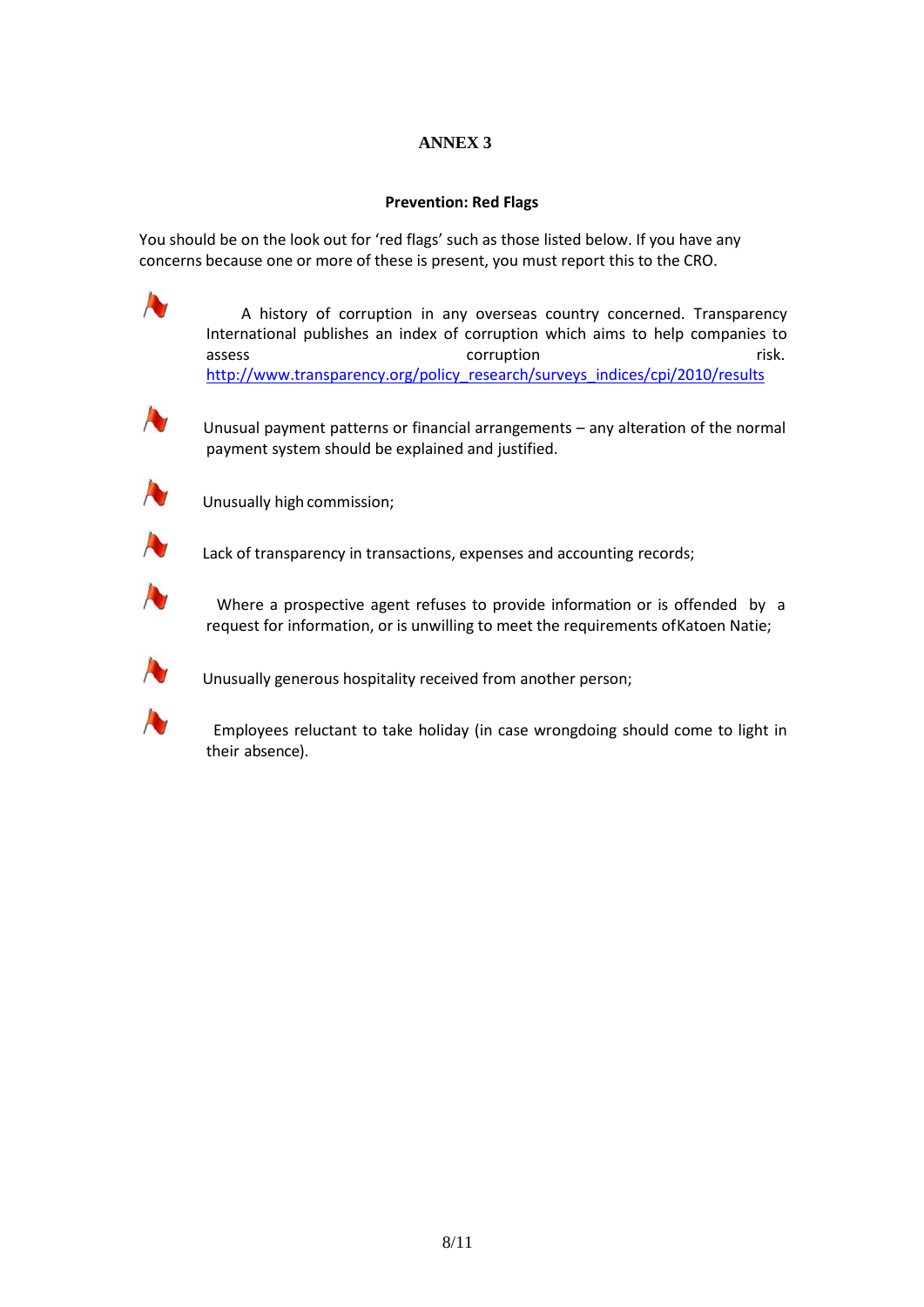# **Do's and Don'ts on Corruption & Bribery**

| Do |                                                                                                                                                                                                            | Don't     |                                                                                                                                                                                        |
|----|------------------------------------------------------------------------------------------------------------------------------------------------------------------------------------------------------------|-----------|----------------------------------------------------------------------------------------------------------------------------------------------------------------------------------------|
|    | Look out for 'red flags' such as unusual<br>payment patterns, lack of transparency<br>transactions,<br>in<br>expenses<br>and<br>accounting                                                                 | $\bullet$ | Ever put yourself in a position<br>where you can be accused of<br>improper business practices.                                                                                         |
|    | records, unusually high commission or<br>employees reluctant to take holiday (in<br>case wrongdoing should come to light<br>in their absence). Report any concerns<br>to the CRO.                          |           | Give, offer, receive or request<br>financial<br>other<br>or<br>any<br>advantage with the intention<br>to induce or reward improper<br>performance of a function or<br>activity.        |
|    | Katoen<br>Natie's<br>Communicate<br>anti-<br>bribery policy clearly, so that your<br>suppliers,<br>consultants,<br>customers,<br>other third<br>business partners and<br>parties understand the terms.     |           | Accept<br>hospitality<br>Give<br>or<br>which is not in<br>accordance<br>with the Policy, or make direct<br>or indirect contributions to<br>political parties, organisations            |
|    | Carry out all necessary due diligence<br>before engaging suppliers, consultants,<br>business partners or other third parties.                                                                              |           | individuals<br>involved<br>in<br>or<br>politics.                                                                                                                                       |
|    | Report your concerns if a prospective<br>Business Partner refuses to provide<br>information or is offended by a request<br>for information, or is unwilling to meet<br>Katoen Natie's requirements         |           | Pass business to any suppliers,<br>consultants, business partners<br>or other third parties, which<br>are controlled or managed by<br>family members or personal<br>friends<br>without |
|    | Reissue the due diligence checklist to<br>consultants,<br>suppliers,<br>business                                                                                                                           |           | the authorisation of the CRO.                                                                                                                                                          |
|    | partners and other third parties at least<br>once each year and forward the results<br>to the CRO.                                                                                                         |           | Enter<br>into<br>business<br>relationships<br>with<br>suppliers<br>customers,<br>or<br>business partners, if they are                                                                  |
|    | Review due diligence periodically for<br>long term contracts.                                                                                                                                              |           | known for or suspected of<br>conducting<br>their<br>business<br>other than in accordance with                                                                                          |
|    | Ensure that any charitable donations<br>are disclosed publicly.                                                                                                                                            |           | applicable<br>all<br>laws<br>and<br>regulations.                                                                                                                                       |
|    | Check the corruption risk of the country<br>in question whenever doing business<br>outside<br>Belgium.<br>Transparency<br>International publishes an index of<br>corruption<br>which<br>aims<br>help<br>to |           | Make<br>commitments<br>to<br>and/or<br>customers<br>suppliers<br>that you do not believe you<br>can keep.                                                                              |
|    | companies to assess corruption risk.<br>http://www.transparency.org/cpi2011/                                                                                                                               |           | Make or accept cash payments.                                                                                                                                                          |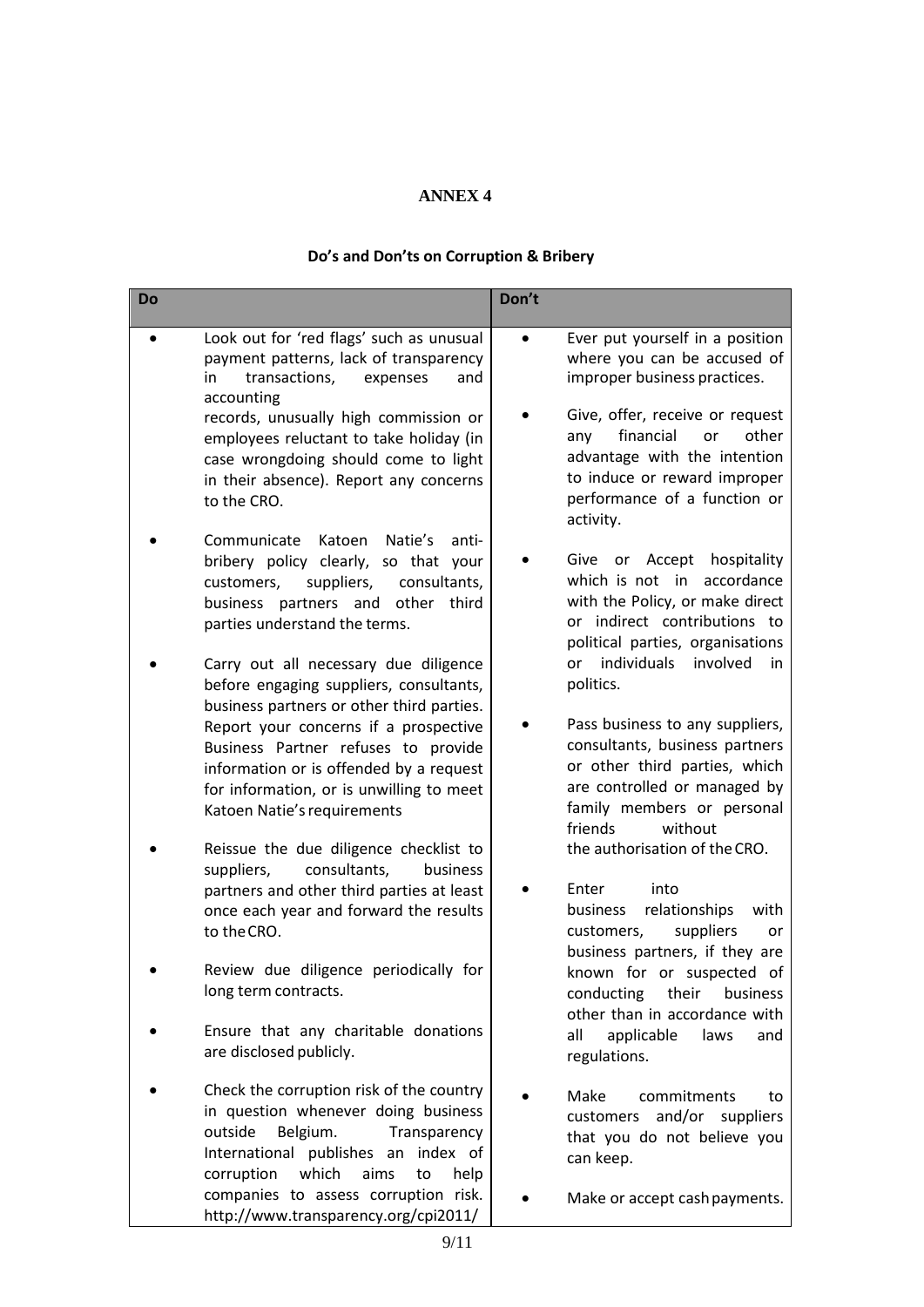| <b>ANNEX 4</b> |  |  |  |  |  |
|----------------|--|--|--|--|--|
| re sults       |  |  |  |  |  |
|                |  |  |  |  |  |
|                |  |  |  |  |  |
|                |  |  |  |  |  |
|                |  |  |  |  |  |
|                |  |  |  |  |  |
|                |  |  |  |  |  |
|                |  |  |  |  |  |
|                |  |  |  |  |  |
|                |  |  |  |  |  |
|                |  |  |  |  |  |
|                |  |  |  |  |  |
|                |  |  |  |  |  |
|                |  |  |  |  |  |
|                |  |  |  |  |  |
|                |  |  |  |  |  |
|                |  |  |  |  |  |
|                |  |  |  |  |  |
|                |  |  |  |  |  |
|                |  |  |  |  |  |
|                |  |  |  |  |  |
|                |  |  |  |  |  |
|                |  |  |  |  |  |
|                |  |  |  |  |  |
|                |  |  |  |  |  |
|                |  |  |  |  |  |
|                |  |  |  |  |  |
|                |  |  |  |  |  |
|                |  |  |  |  |  |
|                |  |  |  |  |  |
|                |  |  |  |  |  |
|                |  |  |  |  |  |
|                |  |  |  |  |  |
|                |  |  |  |  |  |
|                |  |  |  |  |  |
|                |  |  |  |  |  |
|                |  |  |  |  |  |
|                |  |  |  |  |  |
|                |  |  |  |  |  |
|                |  |  |  |  |  |
|                |  |  |  |  |  |
|                |  |  |  |  |  |
|                |  |  |  |  |  |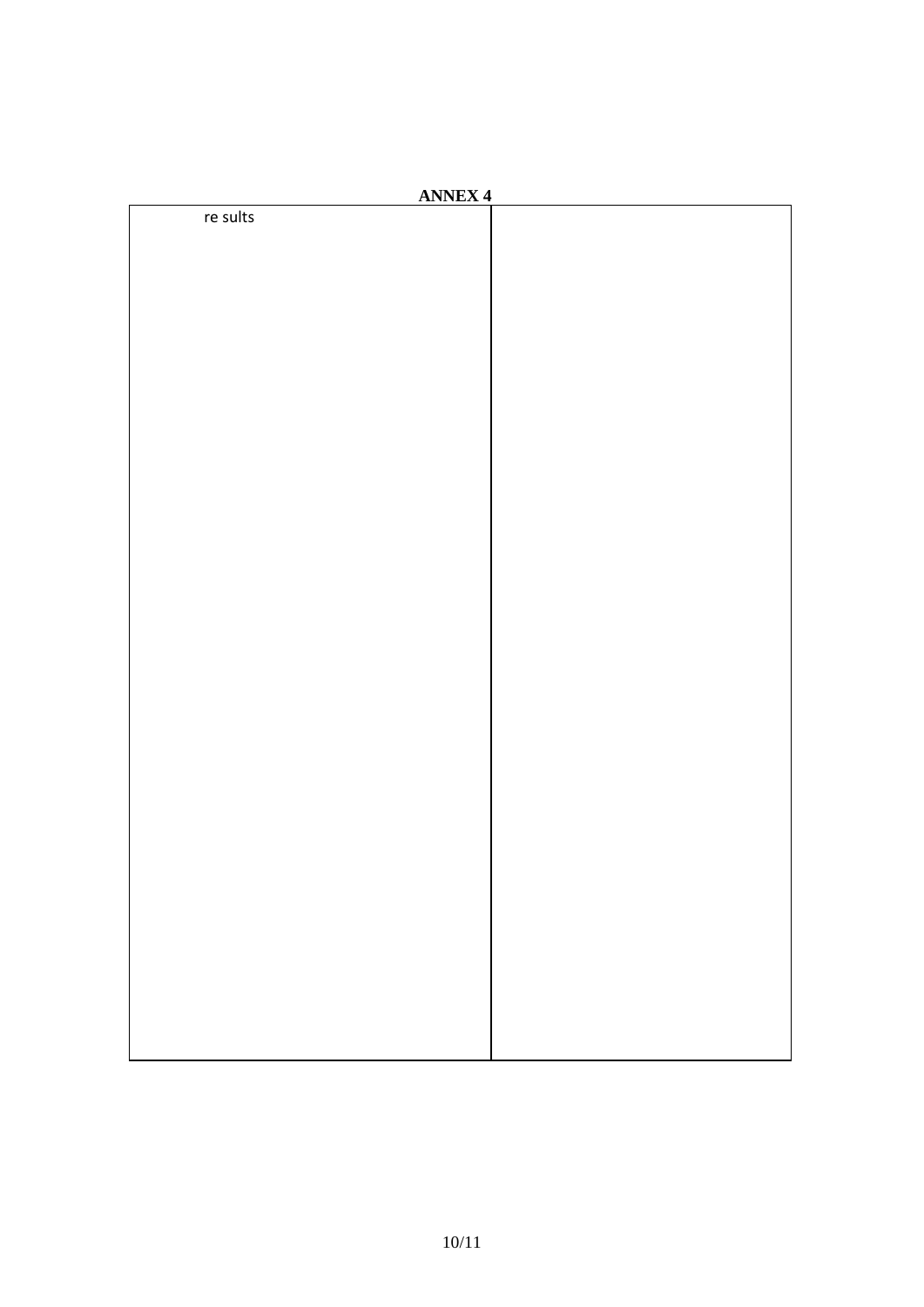### **Do's and Don'ts on Facilitation Payments**

#### **General DOs and DON'Ts**

#### **(1) DO:**

- Proactively identify where any facilitation payments are or may be sought and measures that can be taken to avoid or stop such payments beingmade.
- Refer to these Guidelines in any situation where you suspect bribery or corruption may be occurring, or where there is an increased risk of corruptactivity.
- Act in a transparent way, and only influence the decisions of business partners and public officials through formal and transparent commercial agreements.
- Obtain receipts for any services or goods paid for by the company.
- Consider whether there are particular risks associated with a relationship or contract, which may require increased due diligence to prevent or identify corruption.

#### **(2) DON'T:**

- Attempt to influence the decisions of business partners and public officials by paying bribes, giving gifts or arranging excessive hospitality.
- Use third parties (such as consultants and agents) in connection with the offering, granting or accepting of bribes.
- Conclude agreements with third parties (such as consultants and agents) whose integrity and qualifications were not reviewed in advance through appropriate duediligence.
- Act in a way which you would not like to see reported in the media or to publicauthorities.

#### **Resisting Demands for Facilitation Payments**

Employees should use common sense and act with honesty and integrity in seeking to actively resist any demands for a facilitation payment having regard to all thecircumstances.

A reasonable and responsible response by any employee to a demand for a facilitation payment should have regard to the following key steps:

- The demand for payment should be refused, politely but firmly. You should make it clear to the person making the demand that, if such a payment is made, it may mean that you, your employer and possibly the person making the demand (and that person's organisation) are committing an offence under the relevantlaw.
- Advise the person making the demand that details of the payment (including how much was paid to whom and for what purpose) will have to be recorded and reported both locally and at Group level.
- If the demand for payment continues, you should ask for official documentary proof that the payment is payable. Explain that you will need an official receipt including all the payment details.
- If payment continues to be demanded, seek to speak with the supervisor or manager of the person making the demand.
- If a request to speak with the supervisor or manager is refused, or the supervisor or manager also demands payment and it appears that the payment genuinely cannot be avoided, you should contact your line manager for immediate guidance.